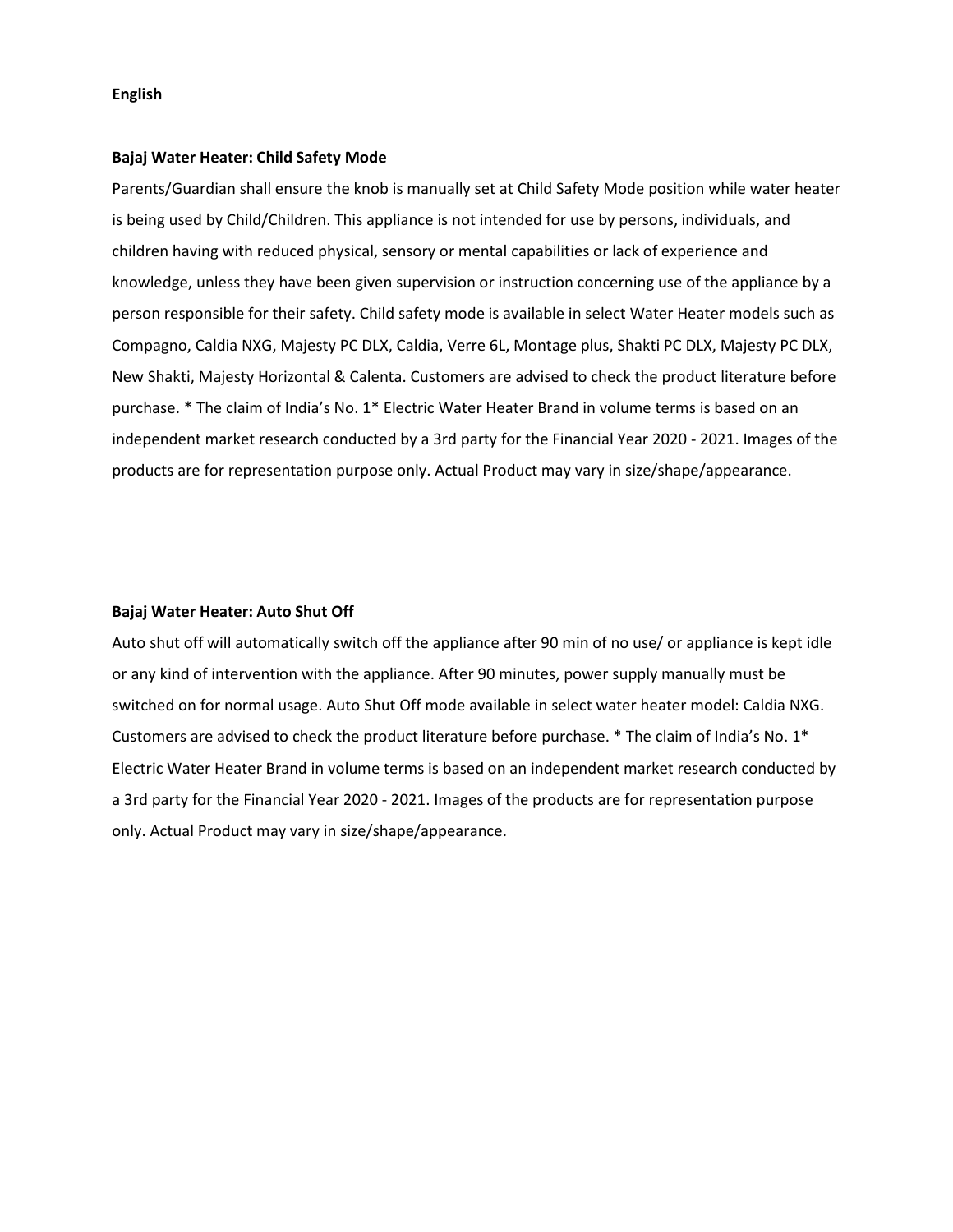Hindi

#### बजाज वाटर हीटर : चाइल्ड सेफ्टी मोड

जब इस वाटर हीटर का उपयोग बच्चे/बच्चों के द्वारा किया जाए तो उनके अभिभावकों/संरक्षकों को यह सुनिश्चित करना चाहिए कि नॉब को चाइल्ड सेफ्टी मोड की ओर हाथों से सेट कर दिया गया हो. यह उपकरण ऐसे लोगों, व्यक्तियों और बच्चों द्वारा उपयोग करने के आशय से नहीं है, जिनकी शारीरिक, संवेदी या मानसिक क्षमताएं कम हो या जिनमें अनुभव एवं ज्ञान का अभाव हो, जब तक कि उनकी सुरक्षा के लिए उत्तरदायी किसी व्यक्ति द्वारा उनकी निगरानी नहीं की जा रही हो या उन्हें उपकरण के उपयोग के संबंध में निर्देश नहीं दिए गए हो

चाइल्ड सेफ्टी मोड वाटर हीटर के कुछ चूनिंदा मॉडलों में उपलब्ध है, जैसे कॉम्पेनो, केल्डिया एनएक्सजी, मजेस्टी पीसी डीएलएक्स, केल्डिया, वेरे ६एल, मोन्टेज प्लस, शक्ति पीसी डीएलएक्स, मजेस्टी पीसी डीएलएक्स, न्यू शक्ति, मजेस्टी होरिज़ोंटल और केलेन्टा. ग्राहकों को सलाह दी जाती है कि उत्पाद को खरीदने से पहले उसकी पाठ्य सामग्री को पढ़ लें. \*मात्रा की दृष्टि से भारत के नं. १\* इलेक्ट्रिक वाटर हीटर ब्रांड होने का दावा वित्तीय वर्ष २०२०–२०२१ के लिए एक तृतीय पक्ष द्वारा संचालित एक स्वतंत्र बाज़ार अनुसंधान पर आधारित है. उत्पाद के चित्र केवल प्रस्तुतिकरण के उद्देश्य से हैं. वास्तविक उत्पाद आकार/आकृति/दिखावट में अलग हो सकते हैं.

### बजाज वाटर हीटर: ऑटो शट ऑफ

ऑटो शट ऑफ द्वारा इस उपकरण को उपयोग न होने / उपकरण के निष्क्रिय अवस्था में होने के ९० मिनट बाद या उपकरण के साथ किसी प्रकार का हस्तक्षेप होने पर स्वत: बंद कर दिया जाएगा. सामान्य उपयोग के लिए ९० मिनट बाद विद्युत आपूर्ति को हाथों से अवश्य चालू कर दिया जाना चाहिए. ऑटो शट ऑफ मोड वाटर हीटर के चुनिंदा मॉडल में उपलब्ध है : केल्डिया एनएक्सजी. ग्राहकों को सलाह दी जाती है कि उत्पाद को खरीदने से पहले उसकी पाठ्य सामग्री को पढ़ लें. \* मात्रा की दृष्टि से भारत के नं. १\* इलेक्ट्रिक वाटर हीटर ब्रांड होने का दावा वित्तीय वर्ष २०२०–२०२१ के लिए एक तृतीय पक्ष द्वारा संचालित एक स्वतंत्र बाज़ार अनुसंधान पर आधारित है. उत्पाद के चित्र केवल प्रस्तुतिकरण के उद्देश्य से हैं. वास्तविक उत्पाद आकार/आकृति/दिखावट में अलग हो सकते हैं.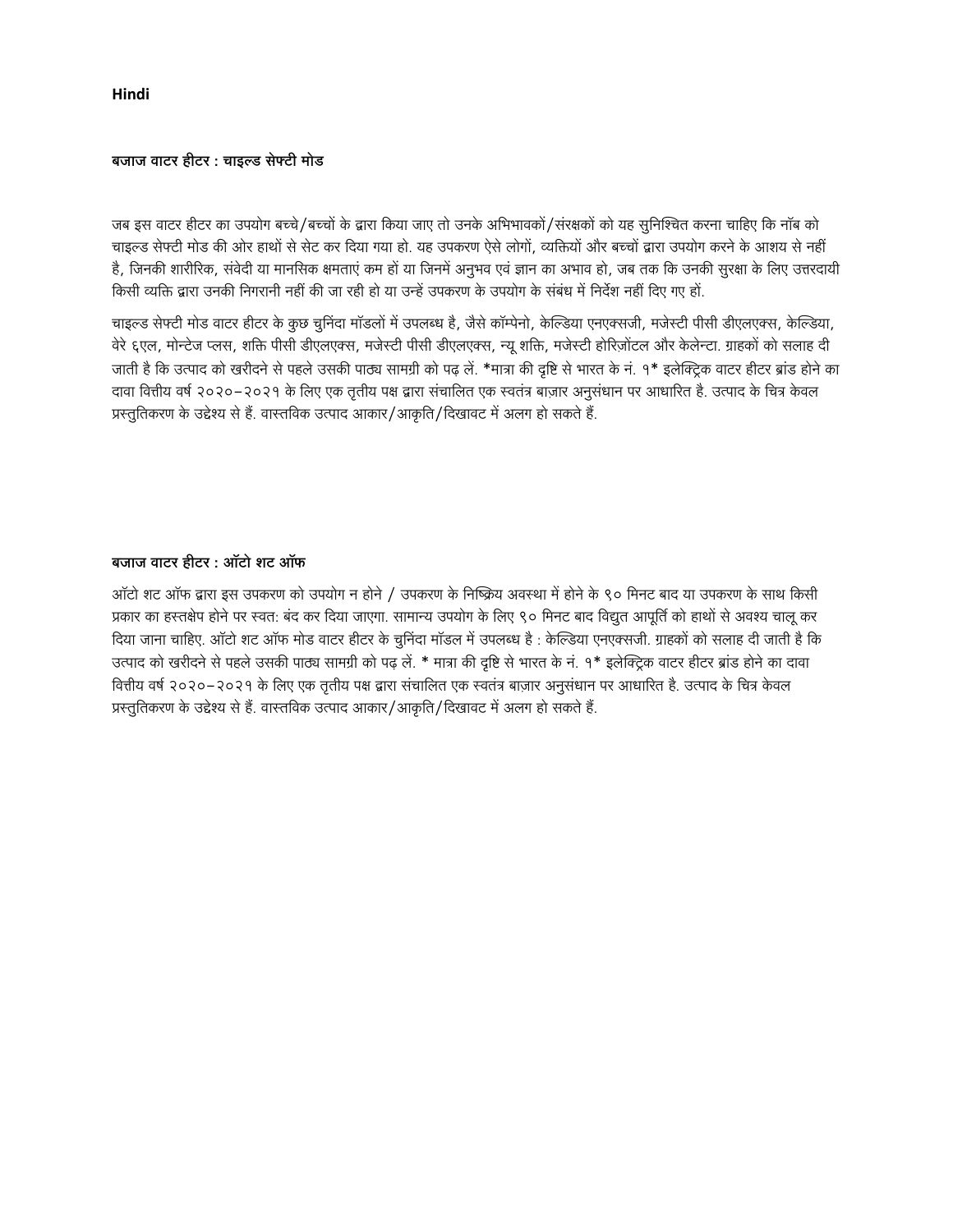### Marathi

## बजाज वॉटर हीटर: चाईल्ड सेफ्टी मोड

मुले वॉटर हीटर वापरत असताना पालकांनी वॉटर हीटरचा नॉब चाईल्ड सेफ्टी मोडवर हाताने सेट केला आहे याची खात्री करावी हे उपकरण) ज्यांच्या शारिरीक क्षमता, मानसिक क्षमता) किंवा संवेदना) कमी झालेल्या आहेत किंवा अनुभव आणि ज्ञान यांचा अभाव आहे अशा व्यक्ती किंवा मुलांसाठी नाही, जोवर त्यांना त्यांच्या सुरक्षेसाठी जबाबदार असलेल्या व्यक्तीकडून या उपकरणाच्या वापरासाठी योग्य सूचना किंवा त्यांच्यावर लक्ष ठेवले जात नाही. चाईल्ड सेफ्टी मोड वॉटर हीटरच्या काही निवडक मॉडेल्सवर उपलब्ध आहे जसे कॉम्पॅग्नो, केल्डीया एनएक्सजी, मजेस्टी पीसी डीएलएक्स, केल्डीया, वेरे ६एल, मॉंटेज प्लस, शक्ती पीसी डीएलएक्स, मजेस्टी पीसी डीएलएक्स, न्यू शक्ती, मजेस्टी हॉरिझॉंटल आणि कॅलेंटा. खरेदी करण्यापूर्वी उत्पादनाची माहिती पडताळण्याची ग्राहकांना विनंती केली जाते. \* इंडियाचा नं. १ (or इंडिया'ज नं. १)\* इलेक्ट्रीक वॉटर हीटर ब्रॅंड हा प्रमाणाच्या (व्हॉल्यूमच्या) दृष्टीने केलेला दावा आर्थिक वर्ष २०२०–२०२१ साठी एक तृतीयपक्षी स्वतंत्र बाजार संशोधनावर आधारित आहे. उत्पादनाच्या प्रतिमा या केवळ प्रातिनिधिक उद्देश्यासाठी आहेत. प्रत्यक्ष उत्पादनाचा आकार/आकृती/दिसणे वेगळे असू शकते.

# बजाज वॉटर हीटर: ऑटो शट ऑफ

ऑटो शट ऑफ फिचर मुळे, उपकरणाचा वापर न झाल्यास / उपकरण निष्क्रिय अवस्थेत असल्यास अथवा कोणताही हस्तक्षेप आल्यास ९० मिनिटांनंतर उपकरण आपोआप बंद होते. वॉटर हीटर पुन्हा वापरण्यासाठी ९० मिनिटांनंतर हातांनी सुरू करावा Or पावर ऑन करावा. ऑटो शट ऑफ मोड वॉटर हीटरच्या निवेडक मॉडेल्सवर उपलब्ध आहे: केल्डीया एनएक्सजी. खरेदी करण्यापूर्वी उत्पादनाची माहिती पडताळण्याची ग्राहकांना विनंती केली जाते. \* इंडियाचा नं. १ (or इंडिया'ज नं. १)\* इलेक्ट्रीक वॉटर हीटर ब्रॅंड हा प्रमाणाच्या (व्हॉल्यूमच्या) दृष्टीने केलेला दावा आर्थिक वर्ष २०२०–२०२१ साठी एक तृतीयपक्षी स्वतंत्र बाजार संशोधनावर आधारित आहे. उत्पादनाच्या प्रतिमा या केवळ प्रातिनिधिक उद्देश्यासाठी आहेत. प्रत्यक्ष उत्पादनाचा आकार/आकृती/दिसणे वेगळे असू शकते.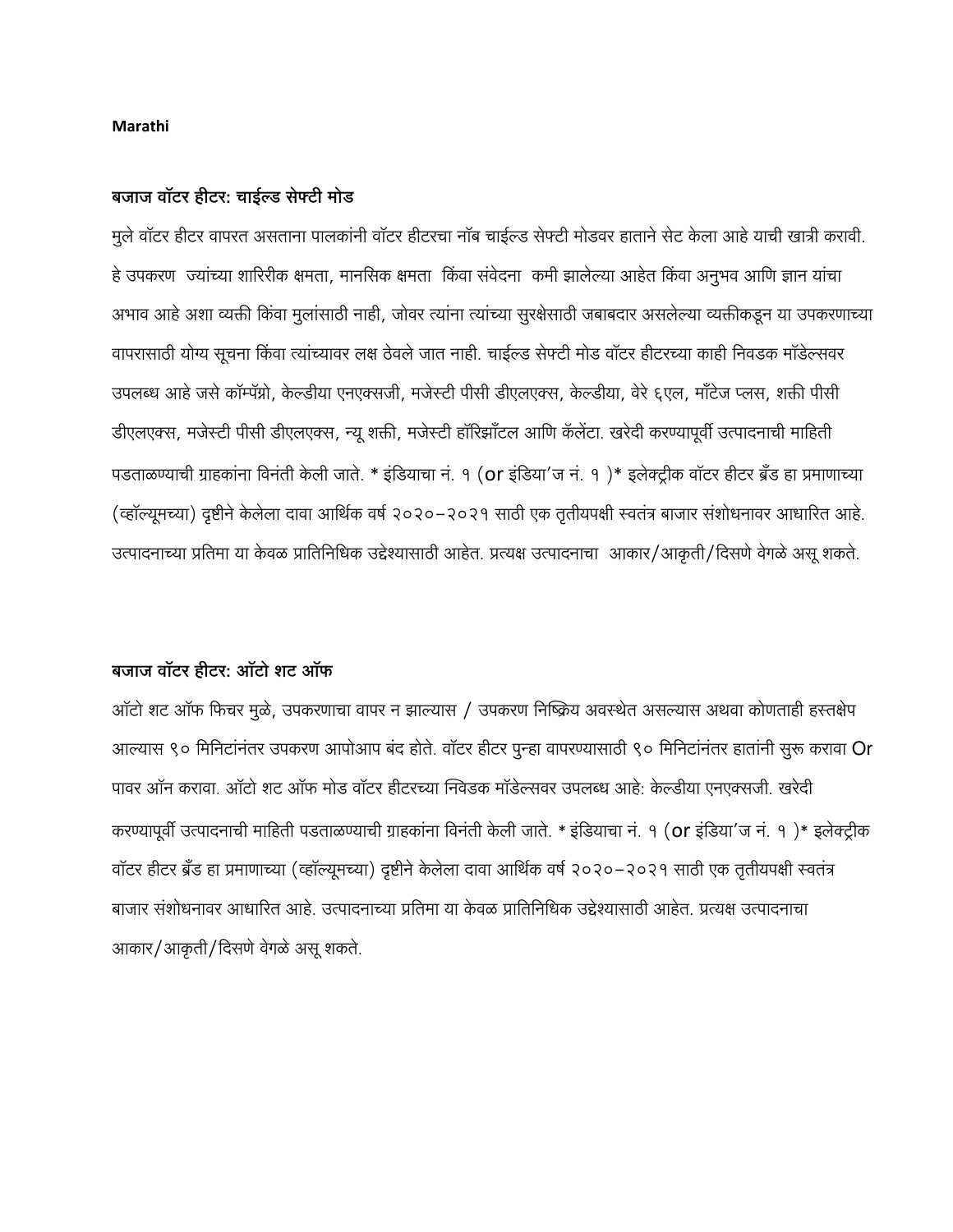Gujarati

# બજાજ વોટર ઠીટર: ચાઈલ્ડ સેક્ટી મોડ

માતા-પિતા / વાલીઓ વોટર હીટર બાળક / બાળકો દ્વારા ઉપચોગ કરવામાં આવતું હોચ ત્યારે નોબ ચાઈલ્ડ સેફ્ટી મોડમાં મેન્ચુઅલ રીતે સેટ કરાચું હોચ તેની ખાતરી રાખવી જોઈએ. એ એપ્લાચન્સ ઓછી શારીરિક, સંવેદનાત્મક કે માનસિક ક્ષમતાઓ અથવા અનૂભવ અને જ્ઞાનના અભાવ સાથેની વ્યક્તિઓ, નાગરિકો અને બાળકો દ્વારા ઉપયોગ માટે નથી, સિવાય કે તેમની સુરક્ષા માટે જવાબદાર વ્યક્તિ દ્વારા એપ્લાયન્સના ઉપયોગ સંબંધી તેમને દેખરેખ અથવા સૂચના આપવામાં આવી હોય. ચાઈલ્ડ સેફ્ટી મોડ ચુનંદાં વોટર હીટર મોડેલોમાં ઉપલબ્ધ છે, જેમ કે, કોમ્પેગ્નો, કેલ્ડિયા એનએક્સજી, મેજેસ્ટી પીસી ડીએલએક્સ, કેલ્ડિયા, વેર્રે ૬ લિ, મોન્ટેજ પ્લસ, શક્તિ પીસી ડીએલએક્સ, મેજેસ્ટી પીસી ડીએલએક્સ, ન્યૂ શક્તિ, મેજેસ્ટી હોરિઝોન્ટલ અને કેલેન્ટા. ગ્રાહકોને ખરીદી पूर्वे प्रोडडटनुं साहित्य तपासी लेपानी सलाह छे. \* पोल्युमनी दृष्टिसे छन्डीयाश्र नं. १ \*छलेड्रिड पोटर हीटर બ્રાન્ડનો દાવો નાણાકીય વર્ષ ૨૦૨૦-૨૦૨૧ માટે તૃતીય પક્ષ દ્વારા હાથ ધરવામાં આવેલા સ્વતંત્ર બજારના સંશોધન પર આધારિત છે. પ્રોડક્ટની છબિઓ ફક્ત આલેખનના હેતુથી છે. વાસ્તવિક પ્રોડક્ટ કદ /આકાર / દેખાવમાં ભિન્ન ઠોઈ શકે છે.

# બજાજ વોટર હીટરઃ ઓટો શટ ઓકક

એપ્લાયન્સ ઉપયોગ નહીં કરાતું હોય / અથવા એપ્લાયન્સ ફાજલ પડ્યું હોય અથવા એપ્લાયન્સ સાથે કોઈ પણ પ્રકારની મધ્યસ્થી કરવામાં આવે તેના ૯૦ મિનિટ પછી તે આપોઆપ બંધ થઈ જશે. ૯૦ મિનિટ પછી વીજ પુરવઠો મેન્ચુઅલ રીતે સામાન્ય ઉપયોગ માટે ચાલુ કરવાનું આવશ્યક છે. ઓટો શટ ઓફફ મોડ ચુનંદાં વોટર હીટર મોડેલ પર ઉપલબ્ધ છે: કેલ્ડિયા એનએક્સજી. ગ્રાહકોને ખરીદી પૂર્વે પ્રોડક્ટનું સાહિત્ય તપાસી લેવાની સલાહ છે. \* વોલ્યુમની દષ્ટિએ ઈન્ડીયાજ નં. ૧ \* ઈલેક્ટ્રિક વોટર ફીટર બ્રાન્ડનો દાવો નાણાકીય વર્ષ ૨૦૨૦-૨૦૨૧ માટે તૃતીય પક્ષ દ્વારા હાથ ધરવામાં આવેલા સ્વતંત્ર બજારના સંશોધન પર આધારિત છે. પ્રોડક્ટની છબિઓ ફક્ત આલેખનના હેતુથી છે. વાસ્તવિક પ્રોડક્ટ કદ /આકાર / દેખાવમાં ભિન્ન હોઈ શકે છે.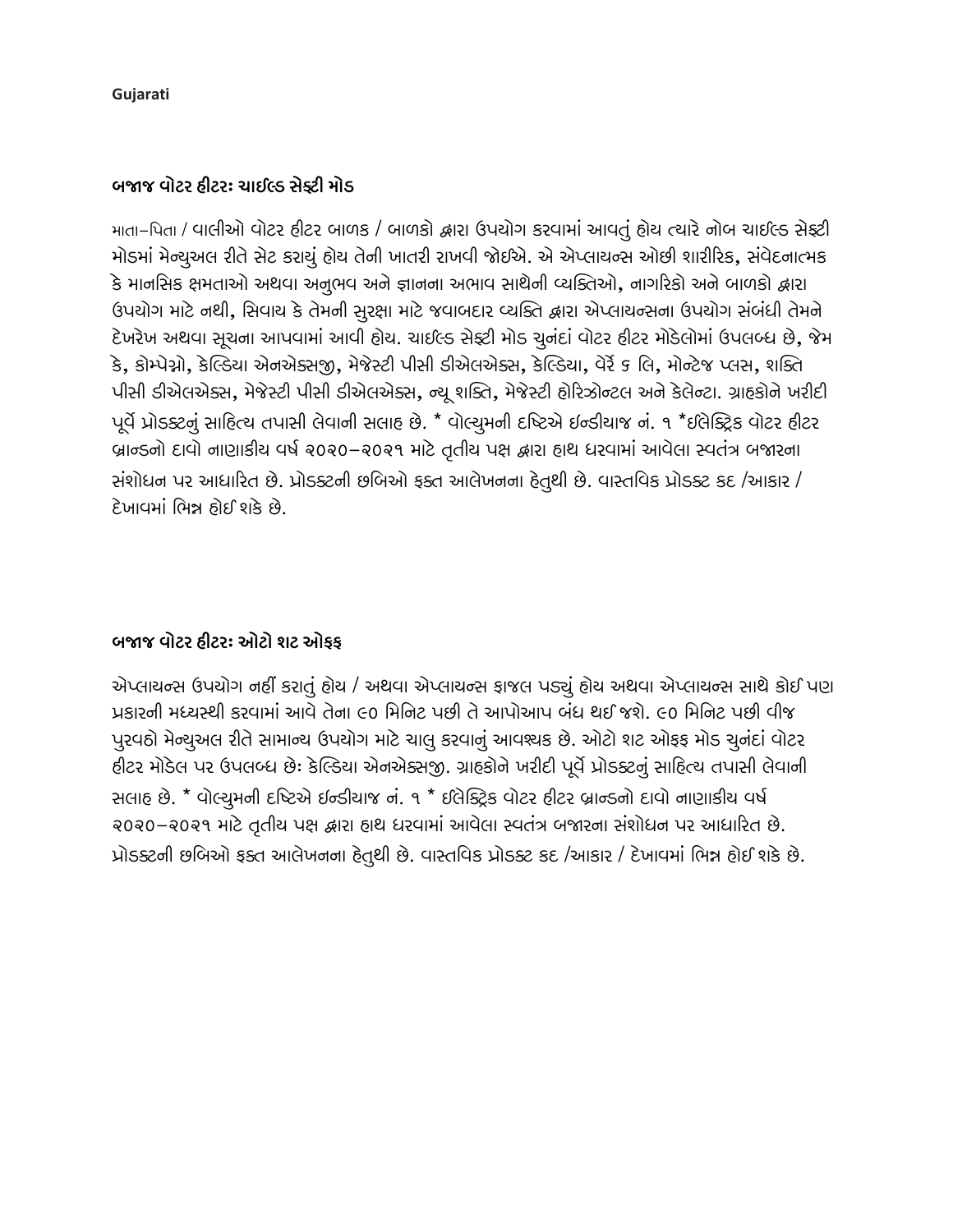## **Tamil**

# பஜாஜ் வாட்டர் ஹீட்டர் : சைல்டு ஸேஃப்டி மோட்

பெற்றோர்கள்/பொறுப்பாளர்கள், குழந்தை/குழந்தைகள் பயன்படுத்தும்போது சைல்டு லேஃப்டி மோட் நிலைக்கு வாட்டர் ஹீட்டரின் குமிழை மேனுவலாக செட் செய்து கொள்ளப்படுவதை கண்காணித்து, உறுதி செய்து கொள்ள வேண்டும். இந்த வாட்டர் ஹீட்டர் உடல் வலிமை குறைந்த, உணர்வு திறன் குறைந்த அல்லது சரியாக சிந்திக்கும் திறன் இல்லாத அல்லது அனுபவம் மற்றும் தகவல் அறிவு இல்லாத நபர்களால், தனி நபர்களால் மற்றும் குழந்தைகளால் அவர்களின் பாதுகாப்பிற்காக பொறுப்பான ஒரு நபரால் இந்த சாதனம் பயன்படுத்துவது சம்பந்தமான கண்காணிப்பு இல்லாமல் அல்லது குறிப்பு கொடுக்கப்படாத நிலையில் பயன்படுத்தப்படக் கூடாது. சைல்டு லேஃப்டி மோட் கோம்பாக்னோ, கால்டியா என்எக்ஸ்ஜி, மெஜஸ்டி பிசி டிஎல்எக்ஸ், கால்டியா, வெர்ரே 6எல், மோன்டேஜ் பிளஸ், சக்தி பிசி டிஎல்எக்ஸ், மெஜஸ்டி பிசி டிஎல்எக்ஸ், நியூ சக்தி, மெஜஸ்டி ஹொரிசான்டல் மற்றும் காலென்டா போன்ற குறிப்பிட்ட வாட்டர் ஹீட்டர் மாடல்களில் மட்டுமே கிடைக்கிறது. வாடிக்கையாளர்கள் இதை வாங்கும் முன்பு தயாரிப்பு கையேட்டைப் படித்துப் பார்த்து வாங்குமாறு வேண்டப்படுகிறார்கள். \*இந்தியாவின் நம்பர் 1\* எலக்ட்ரிக் வாட்டர் ஹீட்டர் பிராண்ட் என்ற கூற்று நிதியாண்டு 2020-2021க்கான 3ம் தரப்பின் தனிப்பட்ட சந்தை ஆய்வின் அடிப்படையில் அளிக்கப்பட்டுள்ளது. தயாரிப்புகளின் படங்கள் உதாரண நோக்கத்திற்காக மட்டுமே. தயாரிப்பின் அசல் அளவு/வடிவம்/தோற்றம் மாறுபடலாம்.

# பஜாஜ் வாட்டர் ஹீட்டர் : ஆட்டோ ஷட் ஆஃப்

இந்த ஹீட்டர் பயன்படுத்தப்படாதபோது/ இயங்காமல் இருக்கும்போது 90 நிமிடங்களுக்கு பின்பு அல்லது ஹீட்டரில் வேறு ஏதேனும் குறுக்கீடு ஏற்படும் பட்சத்தில் ஆட்டோ ஷட் ஆஃப் இதை தானாகவே ஆஃப் ஆக்கி விடும். 90 நிமிடங்களுக்கு பின்பு மீண்டும் வழக்கம்போல் பயன்படுத்த, சுவிட்சை மீண்டும் ஆன் செய்ய வேண்டும்.ஆட்டோ ஷட் ஆஃப் மோட் குறிப்பிட்ட வாட்டர் ஹீட்டர் மாடலான கால்டியா என்எக்ஸ்ஜி-ல் மட்டுமே கிடைக்கிறது. வாடிக்கையாளர்கள் இதை வாங்கும் முன்பு தயாரிப்பு கையேட்டைப் படித்துப் பார்த்து வாங்குமாறு வேண்டப்படுகிறார்கள். \*இந்தியாவின் நம்பர் 1\* எலக்ட்ரிக் வாட்டர் ஹீட்டர் பிராண்ட் என்ற கூற்று நிதியாண்டு 2020-2021க்கான 3ம் தரப்பின் தனிப்பட்ட சந்தை ஆய்வின் அடிப்படையில் அளிக்கப்பட்டுள்ளது. தயாரிப்புகளின் படங்கள் உதாரண நோக்கத்திற்காக மட்டுமே. தயாரிப்பின் அசல் அளவு/வடிவம்/தோற்றம் மாறுபடலாம்.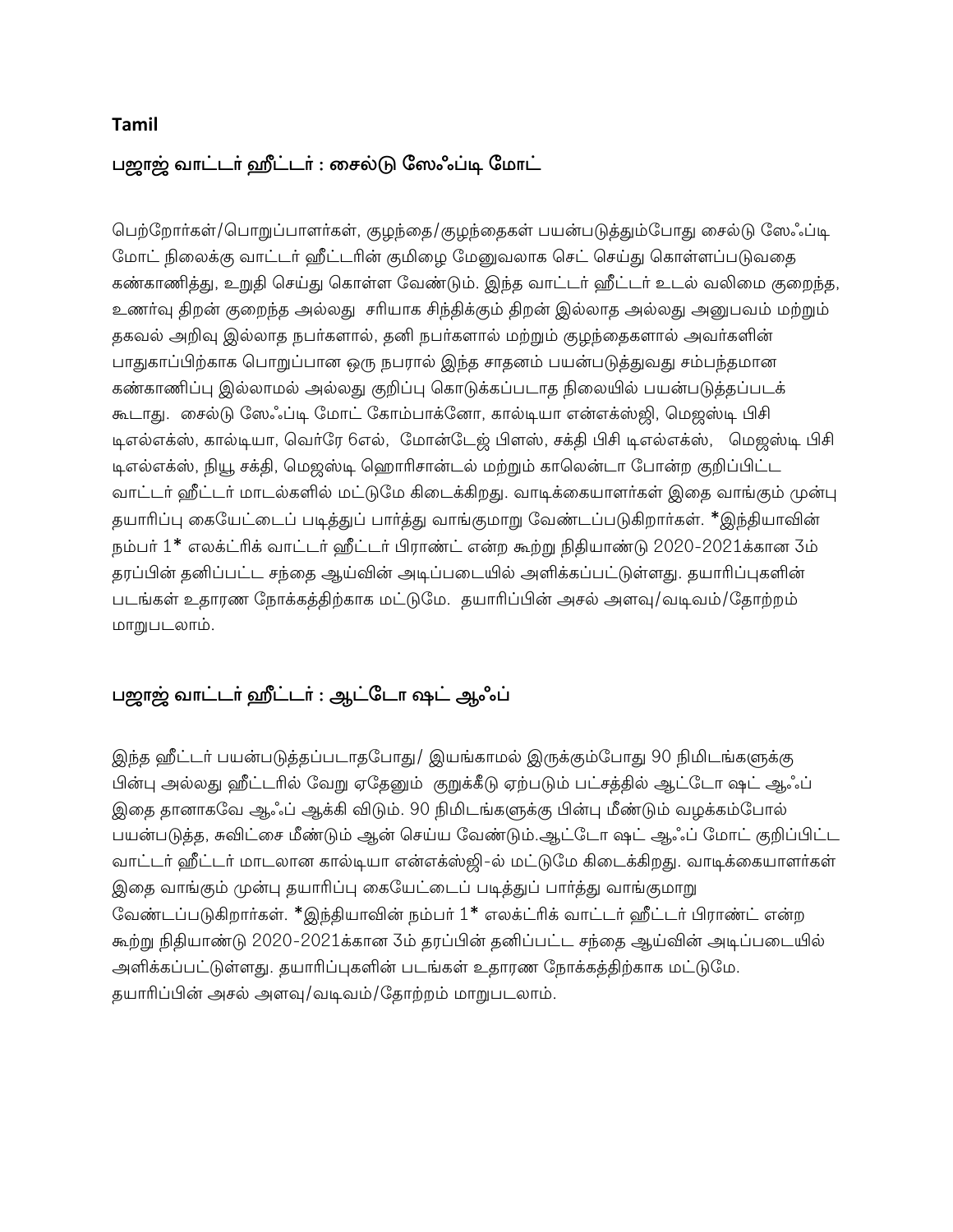**Telugu** 

# బజాజ్ వాటర్ హీటర్ – చైల్డ్ సేఫ్టీ మోడ్

తల్లిదంఁడులు /సంరక్షకులు పర్యవేక్షణ చేయాలి మరియు వాటర్ హీటర్ పైన ఉన్న నాబ్, పిల్లలు దానిని ఉపయోగిస్తున్నప్పుడు చైల్డ్ సేఫ్టీ మోడ్కి చేతితో అమర్చబడిందని నిశ్చయించుకోవాలి.

తక్కువగా శారీరక, ఇంద్రియ జ్ఞానం ఉన్న లేదా మానసికంగా సామర్ధ్రతలు లేనివారు లేదా అనుభవం లేని మరియు విజ్ఞానం లేని వ్యక్తులు, మనుషులు మరియు పిల్లలు ఉపయోగించడానికి ఈ ఉపకరణం ఉద్దేశింపబడలేదు. వారి సురక్షతకు బాధ్యత వహించే ఒక వ్యక్తి ద్వారా ఉపకరణ వాడుక గురించి పర్యవేక్షణ లేదా సూచనలు ఇవ్వబడితే తప్ప. కామ్పాగ్నో, కార్డియా NXG, మెజెస్టి PC DLX, కార్డియా, వెరై 6L, మోంటేజ్ ప్లస్, శక్తి PC DLX, మెజెస్టి PC DLX, న్యూ శక్తి, మెజెస్టి హారిజాంటల్ మరియు కాలెంటా లాంటి ఎంపిక చేయబడిన వాటర్ హీటర్ మోడళ్ళలో చైల్డ్ సేఫ్టీ మోడ్ ఉంటుంది. కొనుగోలు చేసే ముందుగా ఉత్పాదన సాహిత్యాన్ని తనిఖీ చేసుకోమని ఖాతాదారులకు సలహా ఇవ్వబడుతున్నది. \*ఇండియా యొక్క నం. 1\* ఎలక్ట్రిక్ వాటర్ హీటర్ బ్రాండ్ గా క్లెయిమ్ పరిమాణం పరంగా ఆర్ధిక సంవత్సరం 2020 – 2021 కొరకు 3వ పక్షం నిర్వహించిన స్వతంత్ర మార్కెట్ పరిశోధన పై ఆధారపడి ఉన్నది. ఉత్పాదన చిత్రాలు వ్రాతినిధ్య ఉద్దేశ్యం కొరకు మాత్రమే. అసలైన వస్తువులు సైజు/ రూపం/ కనపడే విధానం వేరేగా ఉండవచ్చును.

## జాజ్ వాటర్ హీటర్ –ఆటో షట్ ఆఫ్

ఉపయోగించని /ఖాళీగా ఉన్న లేదా ఉపకరణంతో ఏవిధంగానూ జోక్యం చేసుకున్న తరువాత 90 నిమిషాల తరువాత ఆటేమేటిక్గా ఆగిపోతుంది. 90 నిమిషాల తరువాత, పవర్ సష్టెని చేతితో ఆపాలి మరియు మామూలు వాడకానికి ఆన్ చేయాలి. ఎంపిక చేయబడిన .<br>మోడళ్ళలో ఆటో షట్ ఆఫ్ మోడ్ లభ్యమవుతుంది. ఆటో షట్ ఆఫ్ మోడ్ ఎంపికచేయబడిన వాటర్ హీటర్ మోడలు కాల్డియా్రాగీఎ లో లభిస్తుంది. కొనుగోలు చేసే ముందుగా ఉత్పాదన సాహిత్యాన్ని తనిఖీ చేసుకోమని ఖాతాదారులకు సలహా ఇవ్వబడుతున్నది. \*ఇండియా యొక్క నం. 1 \* ఎలక్ట్రిక్ వాటర్ హీటర్ బ్రాండ్గా క్లెయిమ్ పరిమాణం పరంగా ఆర్ధిక సంవత్సరం 2020 – 2021 కొరకు 3వ పక్షం నిర్వహించిన స్వతంౖత మార్కెట్ పరిశోధన పై ఆధారపడి ఉన్నది. ఉత్పాదన చిౖతాలు ౹పాతినిధ్య ఉద్దేశ్యం కొరకు మాౖతమే. అసలైన వస్తువులు సైజు/ రూపం/ కనపడే విధానం వేరేగా ఉండవచ్చును.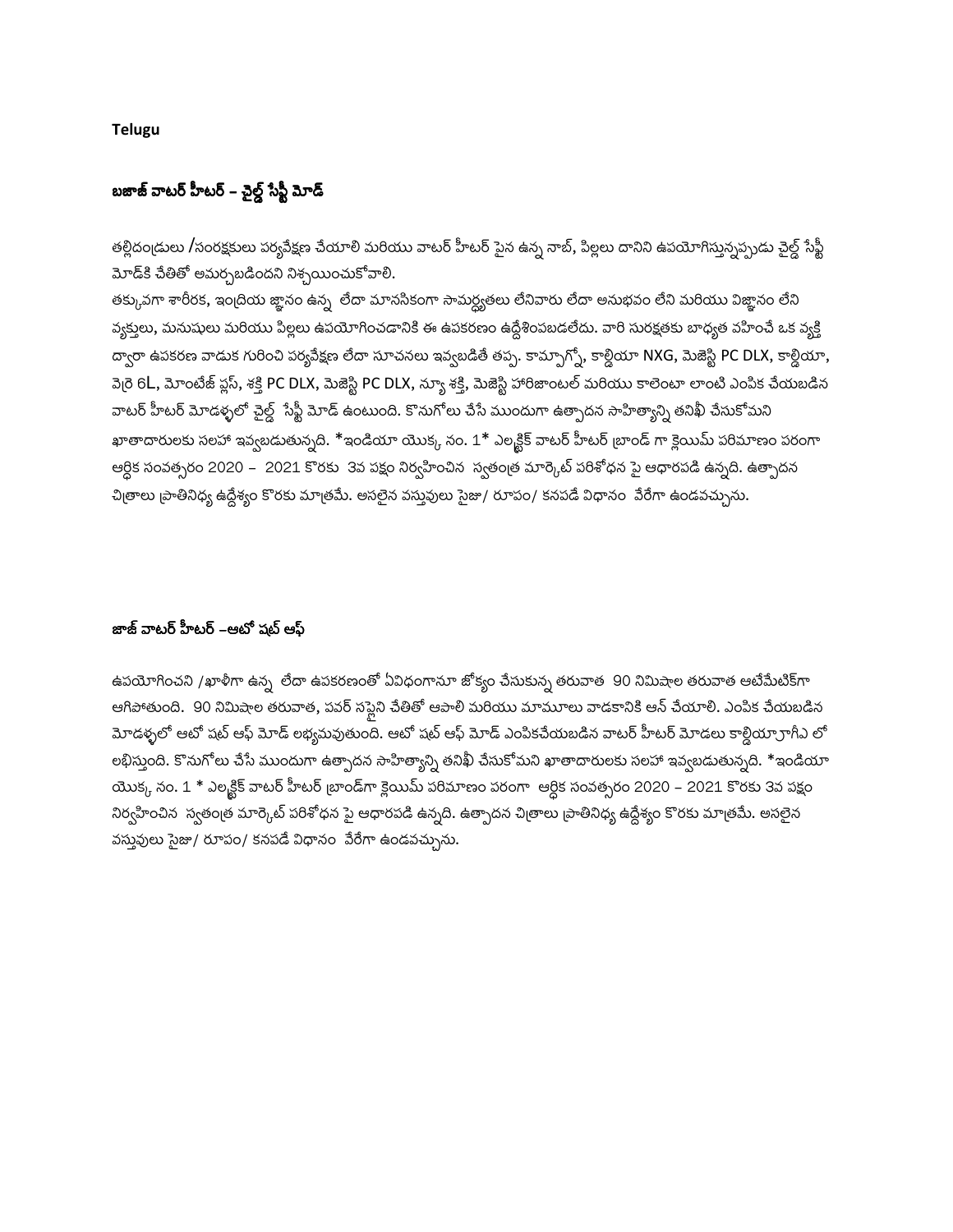### Kannada

# ಬಜಾಜ್ ವಾಟರ್ ಹೀಟರ್: ಚೈಲ್ಡ್ ಸೇಫ್ಟೀ ಮೋಡ್

ಮಗು/ಮಕ್ಕಳಿಂದ ವಾಟರ್ ಹೀಟರ್ ಬಳಸಲ್ಪಡುವಾಗ ನಾಬ್ ನ್ನು ಚೈಲ್ಡ್ ಸೇಫ್ಬೀ ಮೋಡ್ ಸ್ಥಿತಿಯಲ್ಲಿ ಕೈಯಿಂದ ಸೆಟ್ ಮಾಡಲಾಗಿದೆ ಎಂದು ಹೆತ್ತವರು/ಪಾಲಕರು ಖಾತ್ರಿ ಮಾಡಿಕೊಳ್ಳಬೇಕು. ಉಪಕರಣವು, ಅವರ ಸುರಕ್ಷತೆಗೆ ಹೊಣೆಗಾರರಾದ ಓರ್ವ ವ್ಯಕ್ತಿಯ ಮೇಲ್ವಿಚಾರಣೆ ಇಲ್ಲದೆ ಅಥವಾ ಉಪಕರಣದ ಬಗ್ಗೆ ನಿರ್ದೇಶನಗಳನ್ನು ನೀಡದಿದ್ದರೆ, ಶಾರೀರಿಕ, ಸಂವೇದನೆ ಅಥವಾ ಮಾನಸಿಕ ಕ್ಷಮತೆ ಕಡಿಮೆ ಇರುವ ಅಥವಾ ಅನುಭವ ಮತ್ತು ಜ್ಞಾನದ ಕೊರತೆ ಇರುವ ಜನರು,ವ್ಯಕ್ತಿಗಳು ಮತ್ತು ಮಕ್ಕಳಿಂದ ಬಳಸಲ್ಪಡುವ ಉದ್ದೇಶವನ್ನು ಹೊಂದಿಲ್ಲ. ಚೈಲ್ಡ್ ಸೇಫ್ಬೀ ಮೋಡ್ ಕೊಂಪಗ್ನೊ, ಕಾಲ್ಡಿಯಾ ಎನ್ಎಕ್ಸ್ಜ್, ಮೇಜಸ್ಟಿಪಿಸಿ ಡಿಎಕ್ಸ್ಎಲ್, ಕಾಲ್ಡಿಯಾ, ವೆರ್ರೆ 6ಎಲ್, ಮೋಂಟೇಜ್ ಪ್ಲಸ್,ಶಕ್ತಿ ಪಿಸಿ ಡಿಎಲ್ಎಕ್ಸ್ ಮೇಜಸ್ಟಿಪಿಸಿ ಡಿಎಲ್ಎಕ್ಸ್, ನ್ಯೂ ಶಕ್ತಿ,ಮೇಜಸ್ಟಿಹೊರಿಝಾಂಟಲ್ ಮತ್ತು ಕ್ಯಾಲೆಂಟಾ ಮುಂತಾದ ಆಯ್ದ ವಾಟರ್ ಹೀಟರ್ ಮಾಡೆಲ್ಗಳಲ್ಲಿ ಉಪಲಬ್ದವಿದೆ . ಖರೀದಿಸುವ ಮೊದಲು ಉತ್ಪನ್ನದ ವಿವರಣಾ ಪತ್ರವನ್ನು ಪರಿಶೀಲಿಸಲು ಗ್ರಾಹಕರಿಗೆ ಸಲಹೆ ನೀಡಲಾಗುತ್ತದೆ. \*ಪ್ರಮಾಣದ ದೃಷ್ಟಿಯಲ್ಲಿ ಇಂಡಿಯಾದ ನಂ. 1\* ಇಲೆಕ್ಟ್ರಿಕ್ ವಾಟರ್ ಹೀಟರ್ ಬ್ರಾಂಡ್ನ ಪ್ರತಿಪಾದನೆಯು ವಿತ್ತ ವರ್ಷ2020–2021ರ ಸಲುವಾಗಿ 3ನೇ ಪಾರ್ಟಿಯಿಂದ ನಡೆಸಲಾದ ಒಂದು ಸ್ವತಂತ್ರಮಾರ್ಕೆಟ್ ರಿಸರ್ಚ್ನ ಮೇಲೆ ಆಧಾರಿತವಾಗಿದೆ. ಉತ್ಪನ್ನಗಳ ಚಿತ್ರಗಳು ಪ್ರತಿನಿಧಿ ೀಕರಣದ ಉದ್ದೇಶಕ್ಕಾಗಿ ಮಾತ್ರ . ವಾಸ್ತವಿಕ ಉತ್ಪನ್ನವು ಸೈಜ್/ಗಾತ್ರ/ಗೋಚರತೆಯಲ್ಲಿ ಭಿನ್ನವಾಗಿರಬಹುದು.

## ಬಜಾಜ್ ವಾಟರ್ ಹೀಟರ್: ಆಟೋ ಶಟ್ ಆಪ್

ಉಪಕರಣವನ್ನು ಉಪಯೋಗಿಸದಿದ್ದರೆ/ಅಥವಾ ಅದನ್ನು ನಿಷ್ಕ್ರಿಯ ಸ್ಥಿತಿಯಲ್ಲಿ ಇರಿಸಿದರೆ ಅಥವಾ ಉಪಕರಣದೊಂದಿಗೆ ಯಾವುದೇ ಪ್ರಕಾರದ ಹಸ್ತಕ್ಷೇಪ ಮಾಡಿದರೆ ಆಟೋ ಶಟ್ ಆಫ್ ಉಪಕರಣವನ್ನು ಸ್ವಯಂ ಆಗಿ ಸ್ವಿಚ್ ಆಫ್ ಮಾಡುತ್ತದೆ. ಸಾಮಾನ್ಯ ಬಳಕೆಗಾಗಿ 90 ನಿಮಿಷಗಳ ನಂತರ, ಪವರ್ ಪೂರೈಕೆಯನ್ನು ಕೈಯಿಂದರ್ಿಸ್ವಚ್ ಆನ್ ಮಾಡಲೇಬೇಕು. ಆಟೋ ಸ್ವಿಚ್ ಆಫ್ ಮೋಡ್ ಆಯ್ದ ವಾಟರ್ ಹೀಟರ್ಮಾಡೆಲ್ನಲ್ಲಿ ಉಪಲಬ್ದವಿದೆ: ಕ್ಯಾಲ್ಡಿಯಾ ಎನ್ಎಕ್ಸ್ಜ್. ಖರೀದಿಸುವ ಮೊದಲು ಉತ್ಪನ್ನದ ವಿವರಣಾ ಪತ್ರವನ್ನ ಪರಿಶೀಲಿಸಲು ಗ್ರಾಹಕರಿಗೆ ಸಲಹೆ ನೀಡಲಾಗುತ್ತಿದೆ. \* ಪ್ರಮಾಣದ ದೃಷ್ಟಿಯಲ್ಲಿ ಇಂಡಿಯಾದ ನಂ. 1\* ಇಲೆಕ್ಟಿಕ್ ವಾಟರ್ ಹೀಟರ್ ಬ್ರಾಂಡ್ನ ಪ್ರತಿಪಾದನೆಯು ವಿತ್ತ ವರ್ಷ 2020–2021ರ ಸಲುವಾಗಿ 3ನೇ ಪಾರ್ಟಿಯಿಂದ ನಡೆಸಲಾದ ಒಂದು ಸ್ವತಂತ್ರ ಮಾರ್ಕೆಟ್ ರಿಸರ್ಚ್ ನ ಮೇಲೆ ಆಧಾರಿತವಾಗಿದೆ. ಉತ್ಪನ್ನಗಳ ಚಿತ್ರಗಳು ಪ್ರತಿನಿಧೀಕರಣದ ಉದ್ದೇಶಕ್ಕಾಗಿ ಮಾತ್ರ. ವಾಸ್ತವಿಕ ಉತ್ಪನ್ನವು ಸೈಜ್/ಗಾತ್ರ/ಗೋಚರತೆಯಲ್ಲಿ ಭಿನ್ನವಾಗಿರಬಹುದು.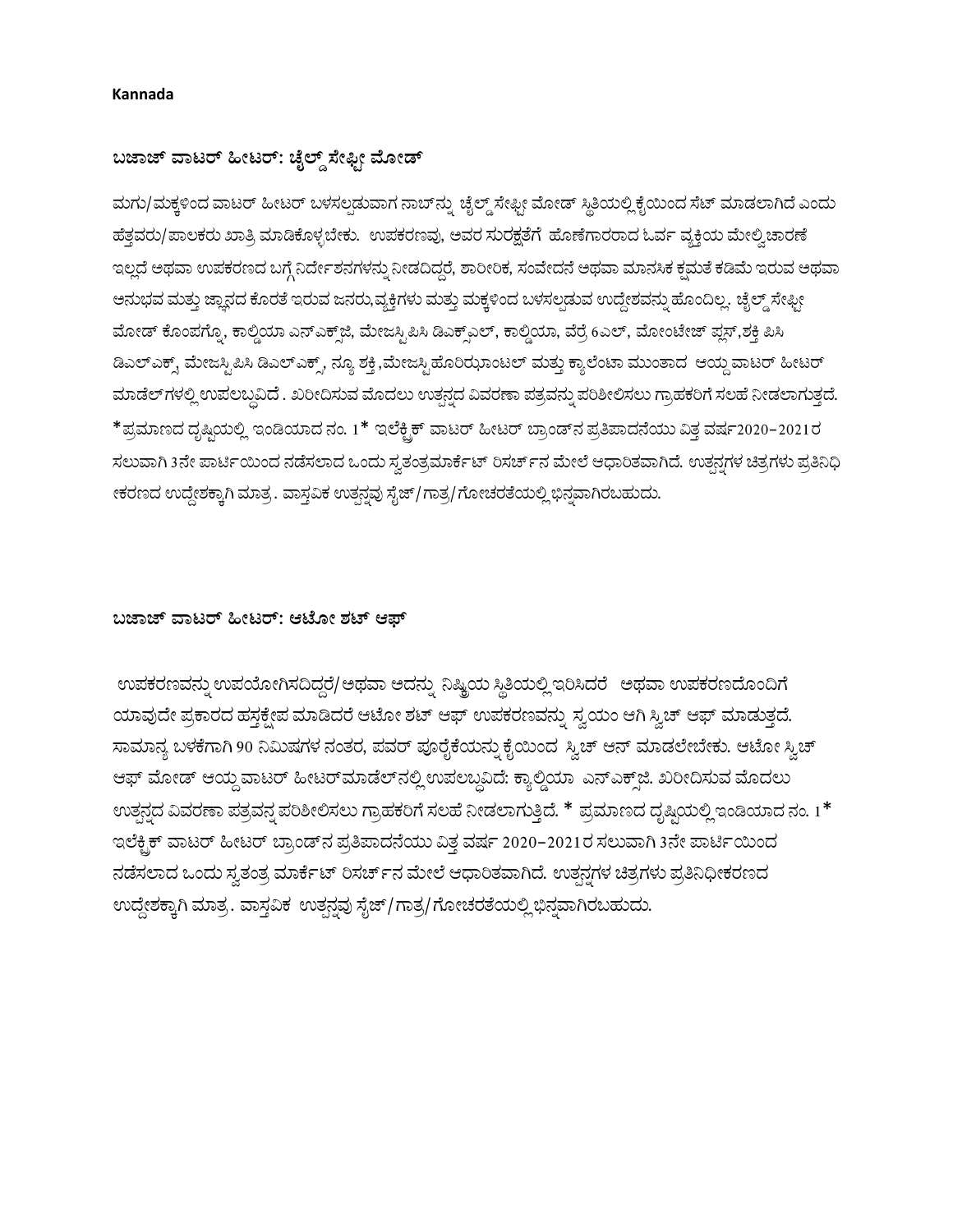#### **Malavalam**

#### ബജാജ് വാട്ടർ ഹീറ്റർ: ചൈൽഡ് സേഫ്റ്റി മോഡ്

കുട്ടി/കുട്ടികൾ ഉപയോഗിക്കുമ്പോൾ വാട്ടർ ഹീറ്ററിലെ നോബ് കൈകൊണ്ടുതന്നെ ചൈൽഡ് സേഫ്റ്റി മോഡിൽ സജ്ജീകരിച്ചിട്ടുണ്ടെന്ന് മാതാപിതാക്കൾ/രക്ഷിതാക്കൾ ഉറപ്പാക്കേണ്ടതാണ്. ശാരീരികവും, ഇന്ദ്രിയ സംബന്ധവും മാനസികവുമായി ശേഷിക്കുറവുള്ള വ്യക്തികൾ, കുട്ടികൾ എന്നിവർക്ക് അവരുടെ സുരക്ഷയുടെ ചുമതലയുള്ള ഒരാൾ ഉപകരണത്തിന്റെ ഉപയോഗവുമായി ബന്ധപ്പെട്ട് മേൽനോട്ടം അല്ലെങ്കിൽ നിർദ്ദേശം നൽകിയിട്ടുണ്ടെങ്കിൽ അല്ലാതെ അവരുടെ ഉപയോഗത്തെ ഉദ്ദേശിച്ചിട്ടുള്ളതല്ല ഈ ഉപകരണം. കൊംപാഗ്നോ, കാൽഡിയ NXG, മജസ്റ്റി PC DLX, കാൽഡിയ, വെറെ 6L, മൊൺടാജ് പ്ലസ്, ശക്തി PC DLX, മജസ്റ്റി PC DLX, ന്യൂ ശക്തി, മജസ്റ്റി ഹൊറിസോണ്ടൽ, കലെന്റ പോലെ തിരഞ്ഞെടുക്കപ്പെട്ട വാട്ടർ ഹീറ്റൽ മോഡലുകളിൽ ചൈൽഡ് സേഫ്റ്റി മോഡ് ലഭ്യമാണ്. ഉല്പന്നം വാങ്ങുന്നതിന് മുമ്പ് പ്രോഡക്ക് ലിറ്ററേച്ചര് വായിക്കുവാൻ ഉപഭോക്താക്കളോട് അഭ്യർത്ഥിക്കുന്നു. സാമ്പത്തിക വർഷം 2020-2021-ലേക്ക് ഒരു 3-ാം കക്ഷി നടത്തിയ സ്വതന്ത്ര മാർക്കറ്റ് റിസേർച്ചിന്റെ അടിസ്ഥാനത്തിലാണ് \* എണ്ണത്തിൽ ഇൻഡ്യയുടെ നം.  $1^*$ ഇലക്ട്രിക്ക് വാട്ടർ ഹീറ്റർ ബ്രാൻഡ് എന്ന അവകാശം. ഉല്പന്നങ്ങളുടെ ചിത്രങ്ങൾ പ്രാതിനിധ്യ ആവശ്യങ്ങൾക്ക് മാത്രമുള്ളതാണ്. യഥാർത്ഥ ഉല്പന്നങ്ങൾ വലുപ്പത്തിൽ / ആകൃതയിൽ / കാഴ്ചയിൽ വ്യത്യസ്തമായിരിക്കാം

#### ബജാജ് വാട്ടർ ഹീറ്റർ: ഓട്ടോ ഷട്ട് ഓഫ്

90 മിനിറ്റ് ഉപയോഗിക്കാതിരിക്കുക/അല്ലെങ്കിൽ നിഷ്ക്രിയമായി ഇരിക്കുക അല്ലെങ്കിൽ ഉപകരണവുമായി മറ്റേതെങ്കിലും തരത്തിലുള്ള ഇടപെടലുകൾ ഉണ്ടാകുകയാണെങ്കിൽ ഓട്ടോ ഷട്ട് ഓഫ് സ്വമേധയ ഉപകരണം ഓഫാക്കും. 90 മിനിറ്റുകൾക്ക് ശേഷം, സാധാരണ ഉപയോഗത്തിന് പവർ സപ്ലൈകൈകൊണ്ടുതന്നെ സ്വിച്ച് ഓൺ ചെയ്യണം. തിരഞ്ഞെടുക്കപ്പെട്ട വാട്ടർ ഹീറ്റർ മോഡലായ: കാൽഡിയ NXG-ൽ ഓട്ടോ ഷട്ട് ഓഫ് മോഡ് ലഭ്യമാണ്. ഉല്പന്നം വാങ്ങുന്നതിന് മുമ്പ് പ്രോഡക്ട് ലിറ്ററേച്ചർ വായിക്കുവാൻ ഉപഭോക്താക്കളോട് അഭ്യർത്ഥിക്കുന്നു. സാമ്പത്തിക വർഷം 2020-2021-ലേക്ക് ഒരു 3-ാം കക്ഷി നടത്തിയ സ്വതന്ത്ര മാർക്കറ്റ് റിസേർച്ചിന്റെ അടിസ്ഥാനത്തിലാണ് \* എണ്ണത്തിൽ ഇൻഡ്യയുടെ നം. 1\* ഇലക്ട്രിക്ക് വാട്ടർ ഹീറ്റർ ബ്രാൻഡ് എന്ന അവകാശം. ഉല്പന്നങ്ങളുടെ ചിത്രങ്ങൾ പ്രാതിന്ിധ്യ ആവശ്യങ്ങൾക്ക് മാത്രമുള്ളതാണ്. യഥാർത്ഥ ഉല്പന്നങ്ങൾ വലുപ്പത്തിൽ / ആകൃതയിൽ / കാഴ്ചയിൽ വ്യത്യസ്തമായിരിക്കാം.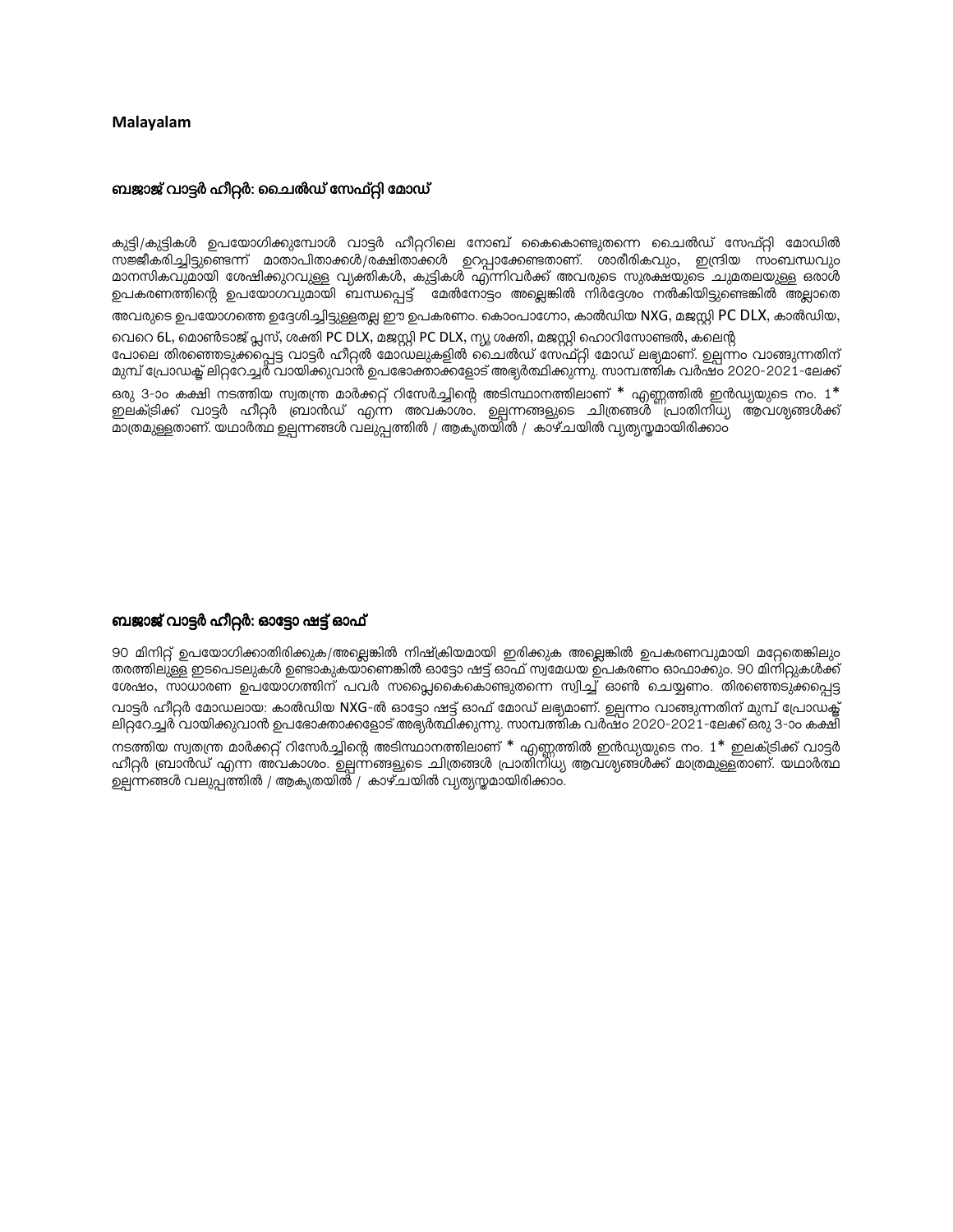#### **Assamese**

## বাজাজ ৱাটাৰ হিটাৰ : শিশু সুৰক্ষা

মাক-দেউতাক / অভিভাৱকে পৰ্য্যবেক্ষণ কৰিব লাগে আৰু সুনিশ্চিত কৰিব লাগে যে যেতিয়া শিশু / শিশুবোৰৰ দ্বাৰা এয়া ব্যৱহাৰ কৰা হয় ৱাটাৰ হিটাৰৰ ওপৰত নবটো যাতে মেনুৱেল ৰূপত চাইল্ড চেফটী মোডৰ ওপৰত চেট হৈ আছে । এই উপকৰণ কম শাৰীৰিক, সংবেদনশীল বা মানসিক ক্ষমতাযুক্ত বা অনুভৱ আৰু কম জ্ঞান থকা ব্যক্তিসকলৰ ব্যৱহাৰৰ বাবে নহয়, যেতিয়ালৈকে নেকি তেওঁলোকক তেওঁলোকৰ সুৰক্ষাৰ বাবে দায়িত্বশীল ব্যক্তিৰ দ্বাৰা উপকৰণৰ ব্যৱহাৰৰ সন্দৰ্ভত পৰ্য্যবেক্ষণ কৰা নহয় বা নিৰ্দেশ দিয়া নহয় । চাইল্ড চেফটী মোড কেম্পেগ্ন', কেন্ডিয়া এনএক্সজি, মেজেষ্টি পিচি ডিএলএক্স, কেন্ডিয়া, ডিৰে 6এল, মন্টাজ প্লাছ, শক্তি পিচি ডিএলএক্স, মেজেষ্টি পিচি ডিএলএক্স, নিউ শক্তি, মেজেষ্টি হৰিজ'ৰ্টেল আৰু কেলেন্টাৰ দৰে নিৰ্বাচিত হিটাৰ মডেলত উপলদ্ধ । গ্ৰাহকক পৰামৰ্শ দিয়া হয় যে তেওঁলোকে ক্ৰয় কৰাৰ আগতে যাতে পণ্যৰ ওপৰত লিখাখিনি পৰীক্ষা কৰি লয় ।\*ভলিওমৰ টাৰ্মৰ পৰা কৰা দাবী অনুসৰি ভাৰতৰ নম্বৰ 1\* ইলেক্ট্ৰিক ৱাটাৰ হিটাৰ ব্ৰেণ্ড বিত্তীয় বৰ্ষ 2020-2021 ৰ বাবে তৃতীয় পক্ষৰ স্বতন্ত্ৰ বজাৰ অনুসন্ধানৰ ওপৰত আধাৰিত । পণ্যৰ ছবিবোৰ মাথো প্ৰতিনিধিত্বমূলক উদ্দেশ্যৰ বাবেহে । জোখ / আকাৰ / উপস্থিতিৰ ওপৰত ভিত্তি কৰি প্ৰকৃত পণ্য ভিন্ন হ'ব পাৰে ।

# বাজাজ ৱাটাৰ হিটাৰ : অট' শ্বাট অফ্

অট' শ্বাট অফ্ 90 মিনিটৰ ব্যৱহাৰৰ পিছত / বা উপকৰণটো নিষ্ক্ৰিয় হৈ থাকিলে উপকৰণৰ সৈতে যিকোনো প্ৰকাৰৰ হস্তক্ষেপৰ পিছত নিজে নিজে চুইচ্চ অফ হৈ যাব। 90 মিনিটৰ পিছত, সামান্যভাৱে ব্যৱহাৰৰ কাৰণে মেনুৱেল ৰূপত বিজুলীৰ যোগান চুইচ্চ অন হৈ যাব লাগে । অট' শ্বাট অফ্ মোড নিৰ্দিষ্ট ৱাটাৰ হিটাৰ মডেলত উপলব্ধ : কেল্ডিয়া এনএক্সজি । গ্ৰাহকক পৰামৰ্শ দিয়া হয় যে তেওঁলোকে ক্ৰয় কৰাৰ আগতে যাতে পণ্যৰ ওপৰত লিখাখিনি পৰীক্ষা কৰি লয় । \*ভলিওমৰ টাৰ্মৰ পৰা কৰা দাবী অনুসৰি ভাৰতৰ নম্বৰ 1\* ইলেক্ট্ৰিক ৱাটাৰ হিটাৰ ব্ৰেণ্ড বিত্তীয় বৰ্ষ 2020-2021 ৰ বাবে তৃতীয় পক্ষৰ স্বতন্ত্ৰ বজাৰ অনুসন্ধানৰ ওপৰত আধাৰিত । পণ্যৰ ছবিবোৰ মাথো প্ৰতিনিধিত্বমূলক উদ্দেশ্যৰ বাবেহে । জোখ / আকাৰ / উপস্থিতিৰ ওপৰত ভিত্তি কৰি প্ৰকৃত পণ্য ভিন্ন হ'ব পাৰে ।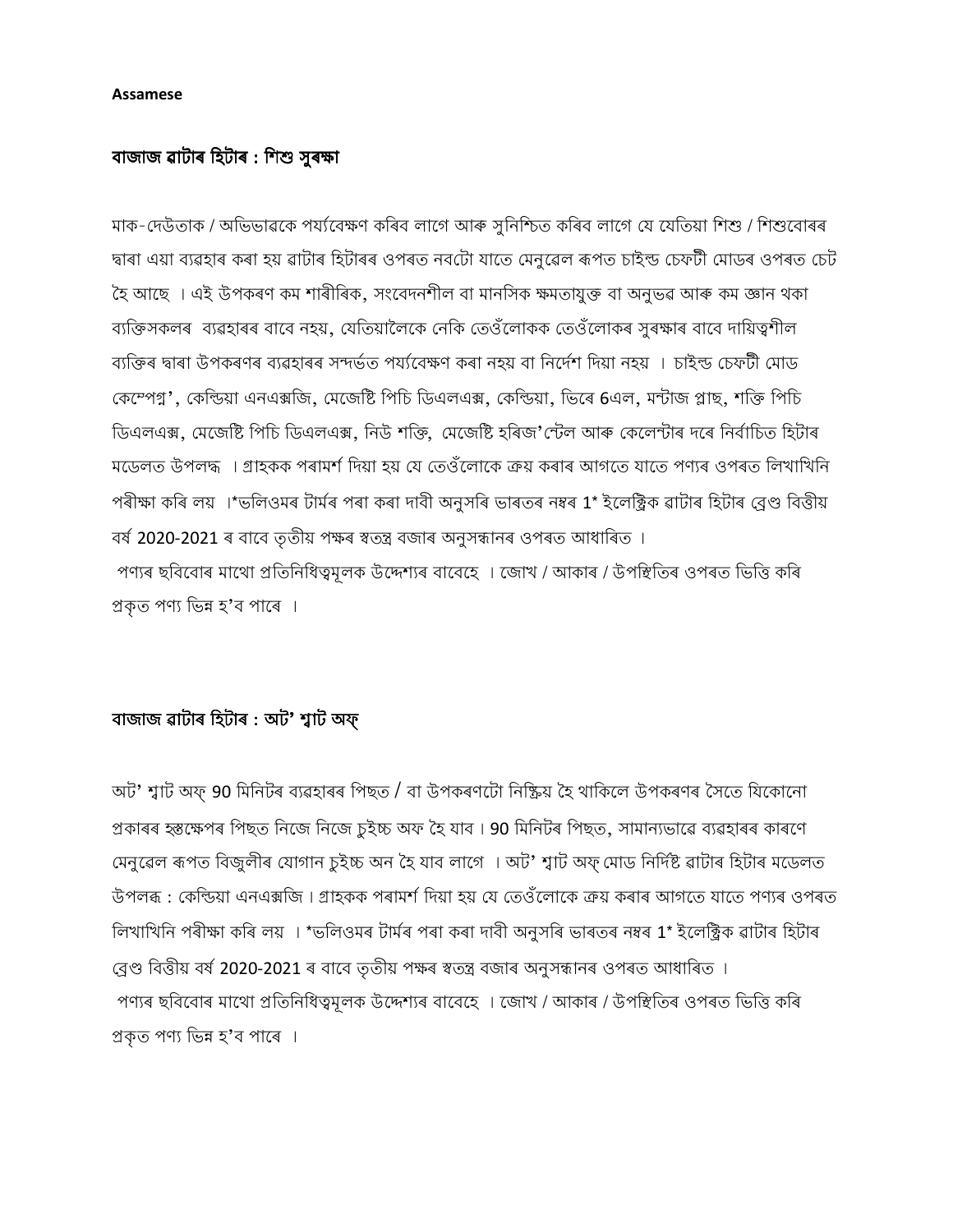## Oriya

## ବଜାଜ ଓ୍ୱାଟର ହିଟର: ଚାଇଲୁ ସେଫ୍ଟୀ ମୋଡ୍

ପିତାମାତା/ଅଭିଭାବକ ସ୍ନିୟିତ କରିବେ ଯେ ପିଲା/ପିଲାମାନେ ଓ୍ୱାଟର ହିଟର ବ୍ୟବହାର କର୍ଥିବାବେଳେ ଚାଇଲୁ ସେଫ୍ଟୀ ମୋଡ୍ ପୋକିଶନ୍ରେ ଏହି ନବ୍ଟି ମାନ୍ଆଲ ଭାବରେ ସେଟ୍ ହୋଇଛି । ଏହି ଉପକରଣ ଶାରୀରିକ, ସୟେଦନଶୀଳ କିୟା ମାନସିକ କ୍ଷମତା କିୟା ଅଭିଜ୍ଞତା ଏବଂ ଜ୍ଞାନର ଅଭାବ ଥିବା ବ୍ୟକ୍ତି, ବ୍ୟକ୍ତିବିଶେଷ, ଏବଂ ପିଲାମାନଙ୍କ ଦ୍ୱାରା ବ୍ୟବହାର ପାଇଁ ଉଦ୍ଦିଷ୍ଟ ନ୍ହେଁ, ଯେପର୍ଯ୍ୟନ୍ତ ସେମାନଙ୍କ ସ୍ରକ୍ଷା ପାଇଁ ଦାୟୀ ବ୍ୟକ୍ତିଙ୍କ ଦ୍ୱାରା ଉପକରଣର ବ୍ୟବହାର ଉପରେ ତଦାରଖ କିୟା ନିର୍ଦ୍ଦେଶ ଦିଆଯାଇ ନାହିଁ। । ଚାଇଲ୍ ସେଫଟୀ ମୋଡ୍ ନିର୍ଦ୍ଦିଷ୍ଟ୍ ଓ୍ରାଟର୍ ହିଟର୍ ମଡେଲ୍ ଯଥା କମ୍ପାଗ୍ରୋ, କଲଡିଆ ଏନ୍ଏକ୍ସଜୀ, ମାଜେଷ୍ଟି ପିସି ଡିଏଲଏକ୍ସ, କଲଡିଆ, ଭେରେ 6 ଏଲ, ମୋଷ୍ଟେକ୍ ପୁସ୍, ଶକ୍ତି ପିସି ଡିଏଲ୍ଏକୁ, ମାଜେଷ୍ଟି ପିସି ଡିଏଲ୍ଏକୁ, ନ୍ୟ ଶକ୍ତି, ମାଜେଷ୍ଟି ହରିଜୋଷ୍ୟାଲ୍ ଏବଂ କାଲେଷ୍ଟରେ ଉପଲହ ଅଟେ । ଗ୍ରାହକମାନଙ୍କୁ ପରାମର୍ଶ ଦିଆଯାଉଛି କି କ୍ରୟ ପୂର୍ବରୁ ଉତ୍ପାଦ ଲିଟରେଚର ଯାଞ୍ଚ କରନ୍ତୁ । \* ଭଲ୍ୟମ୍ ଟର୍ମ୍ସରେ ଦାବିଦାର ଭାରତରେ ନଂ. 1\* ଇଲେକଟ୍ରିକ୍ ଓ୍ୱାଟର ହିଟର ବ୍।ଷ ବିଭ ବର୍ଷ 2020 - 2021 ପାଇଁ ଏକ ତୃତୀୟ ପକ୍ଷ ଦ୍ୱାରା ଆୟୋଜିତ ସ୍ୱାଧୀନ ବଜାର ଅନୁସନ୍ଧାନ ଉପରେ ଆଧାରିତ । ଉତ୍ପାଦଗୁଡିକର ଚିତ୍ର କେବଳ ଉପସ୍ଥାପନା ଉଦ୍ଦେଶ୍ୟରେ । ପ୍ରକୃତ ଉତ୍ପାଦ ଆକାର / ଆକୃତି / ରୂପରେ ଭିନ୍ନ ହୋଇପାରେ ।

## ବଜାଜ ଓ୍ୱାଟର ହିଟର: ଅଟେ। ଶଟ୍ ଅଫ୍

90 ମିନିଟ କୌଣସି ବ୍ୟବହାର ନକରିବା / କିୟା ଉପକରଣକୁ ନିଷ୍କିୟ ରଖୁବା କିୟା ଉପକରଣ ସହିତ କୌଣସି ପ୍ରକାରର ହୟକ୍ଷେପ ପରେ ଅଟୋ ଶଟ୍ ଅଫ୍ ସ୍ୱୟଂଚାଳିତ ଭାବରେ ଉପକରଣକୁ ବନ୍ଦ କରିଦେବ । 90 ମିନିଟ ପରେ, ସାଧାରଣ ବ୍ୟବହାର ପାଇଁ ବିଦ୍ୟୁତ୍ ଯୋଗାଣ ନିୟିତ ଭାବରେ ସ୍ୱଇଚ୍ ଅନ୍ ହେବା ଆବଶ୍ୟକ । ନିର୍ଦ୍ଦିଷ୍ଟ ଓ୍ୱାଟର ହିଟର ମଡେଲ୍ରେ ଅଟୋ ସଟ୍ ଅଫ୍ ମୋଡ୍ ଉପଲକ୍ଷ: କାଲଡିଆ ଏନ୍ଏକ୍ସଜୀ । ଗ୍ରାହକମାନଙ୍କ ପରାମର୍ଶ ଦିଆଯାଉଛି କି କ୍ୟ ପୂର୍ବରୁ ଉତ୍ପାଦ ଲିଟରେଚର ଯାଞ୍ଚ କରନ୍ତୁ । \* ଭଲ୍ୟମ୍ ଟର୍ମ୍ସରେ ଦାବିଦାର ଭାରତରେ ନଂ. 1\* ଇଲେକଟିକ୍ ଓ୍ୱାଟର ହିଟର ବା଼ଷ ବିଭ ବର୍ଷ 2020 - 2021 ପାଇଁ ଏକ ତୃତୀୟ ପକ୍ଷ ଦ୍ୱାରା ଆୟୋଜିତ ସ୍ୱାଧୀନ ବଜାର ଅନୁସନ୍ଧାନ ଉପରେ ଆଧାରିତ । ଉତ୍ପାଦଗ୍ରଡିକର ଚିତ୍ର କେବଳ ଉପସ୍ଥାପନା ଉଦ୍ଦେଶ୍ୟରେ । ପ୍ରକୃତ ଉତ୍ପାଦ ଆକାର / ଆକୃତି / ରୂପରେ ଭିନ୍ନ ହୋଇପାରେ ।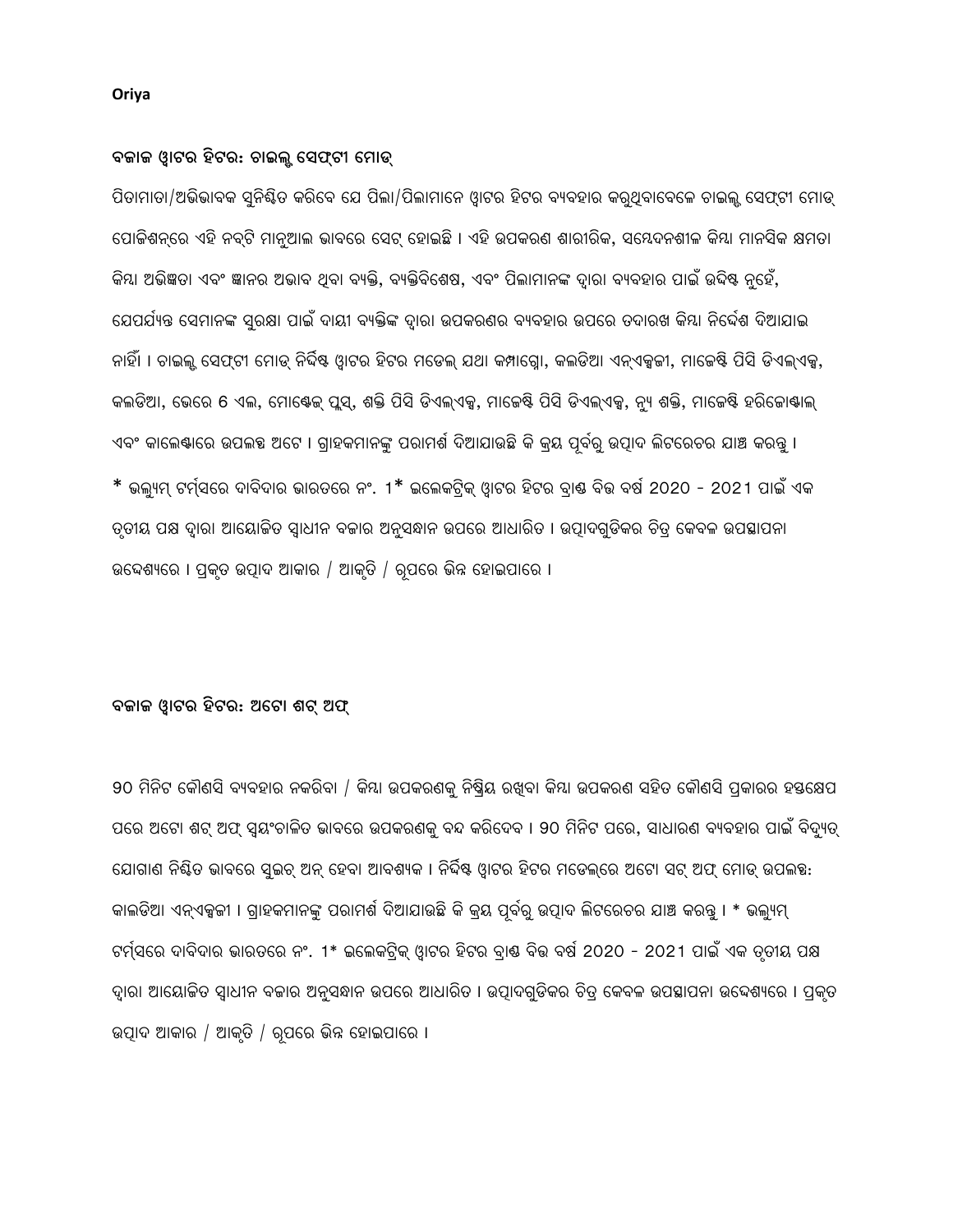#### **Bengali**

## বাজাজ ওয়াটার হিটার : চাইল্ড সেফ্টি মোড

বাবা-মা / অভিভাবক অবশ্যই তত্তাবধান করবেন এবং নিশ্চিত করবেন যে বাচ্চারা যখন ওয়াটার হিটার ব্যবহার করছে তখন ওয়াটার হিটারের নব যেন ম্যানুয়ালি চাইল্ড সেফ্টি মোড পোজিশনে দেওয়া থাকে। এই অ্যাপ্লায়েন্সটি শারীরিক, স্নায়বিক অথবা মানসিক ক্ষমতার দুর্বলতা আছে কিংবা অভিজ্ঞতা এবং জ্ঞান কম আছে এমনব্যক্তি এবং বাচ্চাদেরদ্বারা ব্যবহারের উদ্দেশ্যে তৈরি করা হয়নি । যদি অবশ্যতাঁদেরএমন কোনো ব্যক্তির দ্বারা তত্ত্বাবধান অথবা নির্দেশ দেওয়া হয়েছে, যিনি তাঁদের নিরাপত্তার বিষয়ে যথেষ্ট দায়িত্ববান এবং অ্যাপ্লায়েন্সটির ব্যবহারের বিষয়ে সম্যকভাবে শিখিয়েছেন। চাইন্ড সেফটি মোড নির্বাচিত ওয়াটার হিটার মডেলগুলিতে পাওয়া যায়, যেমন, কম্প্যাগ্নো, ক্যালডিয়া এনএক্সজি, ম্যাজেস্টি পিসি ডিএলএক্স, ক্যালডিয়া, ভেরে 6এল, মন্টেজ প্লাস, শক্তি পিসি ডিএলএক্স, ম্যাজেস্টি পিসি ডিএলএক্স, নিউ শক্তি, ম্যাজেস্টি হ্রাইজন্টাল এবং ক্যালেন্টা। গ্রাহকদেরকেক্রয়ের আগে প্রোডাক্টের লিটারেচার চেক করে নেওয়ার জন্যে সুপারিশ করা হয়। \*ক্লেম অফ ইন্ডিয়া'সনং.1\* ইলেক্ট্রিক ওয়াটার হিটার ব্র্যান্ড ইনভলিউম - এই টার্মটি আর্থিক বছর 2020-2021-তে একটি থার্ড পার্টি'দ্বারা আয়োজিত স্বাধীন মার্কেট গবেষণার উপর আধারিত । প্রোডাক্টের প্রতিচ্ছবিগুলি কেবলমাত্র উদাহরণমূলক। প্রকৃত প্রোডাক্ট সাইজ / আকার / দেখতে আলাদা হতে পারে।

## বাজাজ ওয়াটার হিটার : অটো শাট অফ

যদি অ্যাপ্লায়েন্সটি 90 মিনিট ব্যবহার না করা হয় / অথবা নিশ্চল থাকে অথবা অ্যাপ্লায়েন্সের মধ্যে কোনো ধরণের বিভ্রাট ঘটে তখন অটো শাট অফ সুইচ স্বয়ংক্রিয়ভাবে অফ হয়ে যায় । 90 মিনিট পরে, স্বাভাবিক ব্যবহারের জন্যে পাওয়ার সাপ্লাইকে ম্যানুয়ালি সুইচ অন করতে হবে । অটো শাট অফ মোড নির্বাচিত ওয়াটার হিটার মডেলে পাওয়া যায়। যেমন : ক্যালডিয়া এনএক্সজি। গ্রাহকদেরকেক্রয়ের আগে প্রোডাক্টের লিটারেচার চেক করে নেওয়ার জন্যে সুপারিশ করা হয় । \*ক্লেম অফ ইন্ডিয়া'সনং.1\* ইলেক্ট্রিক ওয়াটার হিটার ব্র্যান্ড ইনভলিউম - এই টার্মটি আর্থিক বছর 2020-2021-তে একটি থার্ড পার্টিদ্বারা আয়োজিত স্বাধীন মার্কেট গবেষণার উপর আধারিত। প্রোডাক্টের প্রতিচ্ছবিগুলি কেবলমাত্র উদাহরণমূলক। প্রকৃত প্রোডাক্ট সাইজ / আকার / দেখতে আলাদা হতে পারে।